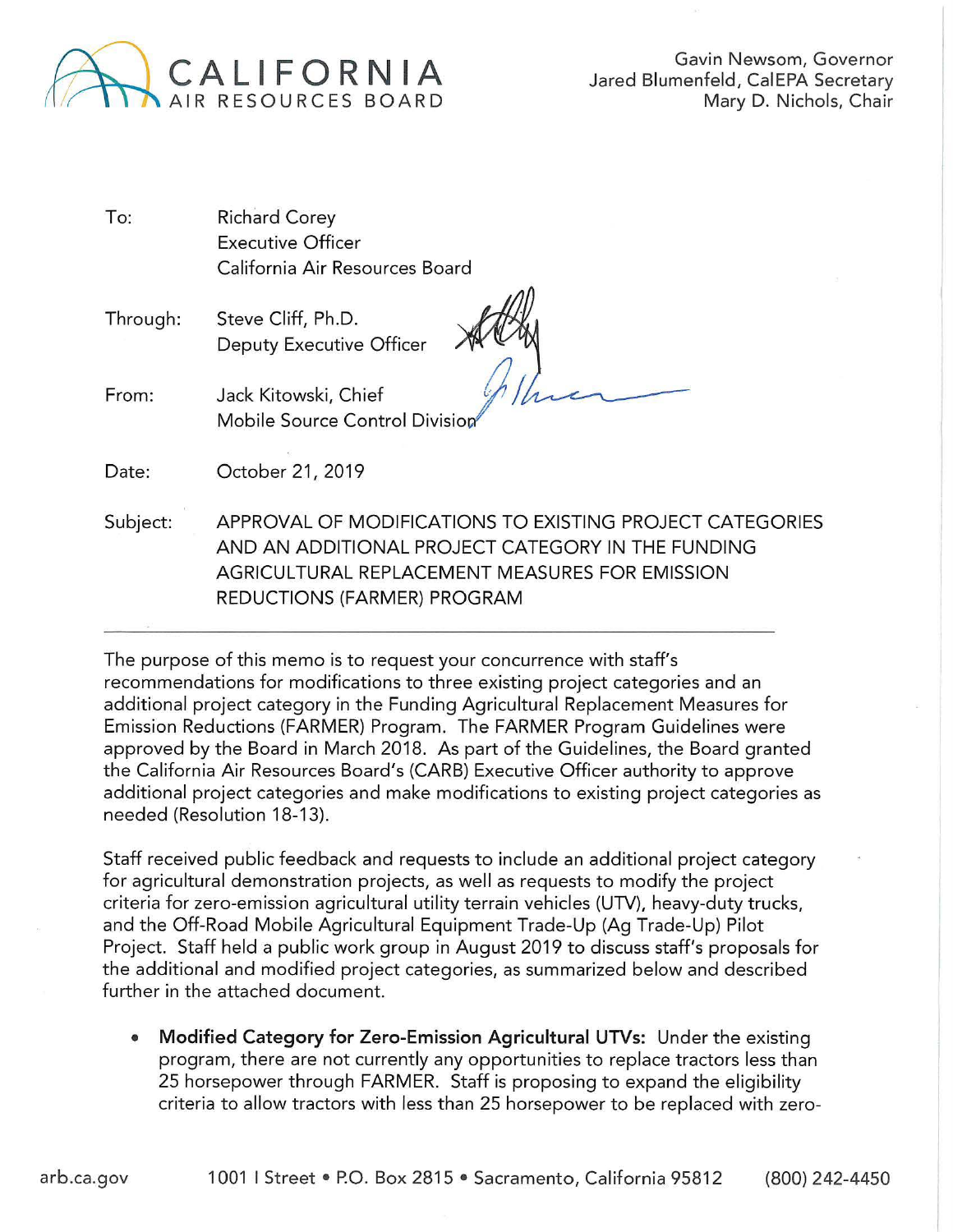Mr. Richard Corey October 21, 2019 Page 2

> emission UTVs since tractors less than 25 horsepower typically do the job of UTVs. Staff is also proposing to require that zero-emission UTV models have a minimum 1-year manufacturer warranty to be eligible and to implement a maximum incentive limit of \$13,500 or 75 percent, whichever is less.

- Modified Category for Heavy-Duty Agricultural Trucks: The Heavy-Duty Agricultural Truck project category was added to the FARMER Program in September 2018 and includes opportunities to fund used, replacement trucks meeting the 2010 oxides of nitrogen (NOx) emission standard of 0.20 grams per brake horsepower-hour. Staff is proposing to modify this category to set the mileage limit for used Class 7 trucks, based on the intended service class of the engine installed.
- Modified Category for the Off-Road Mobile Agricultural Equipment Trade-Up (Ag Trade-Up) Pilot Project: The Ag Trade-Up Pilot Project is currently an existing project category for the San Joaquin Valley Air Pollution Control District to administer, while CARB and district staff assess the feasibility of this project category as a new incentive model. Based on feedback received, staff is proposing to modify the participant and vehicle eligibility criteria by allowing the purchase of a warranty as an eligible cost with the repairs for the reconditioned equipment, increasing the maximum hour limit on used equipment to 10,000 hours, prohibiting trade-up transactions from occurring within fleets, and increasing the minimum cost share requirement to \$2,500 for the participant receiving the reconditioned equipment.
- Additional Category for Advanced Technology Demonstration Projects: Some advanced technology vehicles and equipment need field demonstrations to test the vehicle or equipment's viability or determine whether it can serve the same function and perform the same work as the vehicle or equipment it would replace. Demonstrations of sustainable farming solutions that encompass advanced technology vehicles, equipment, and supporting infrastructure at a farm may also be needed. Under this new project category, districts may develop and fund demonstration projects, with CARB approval, without a requirement to scrap existing vehicles or equipment.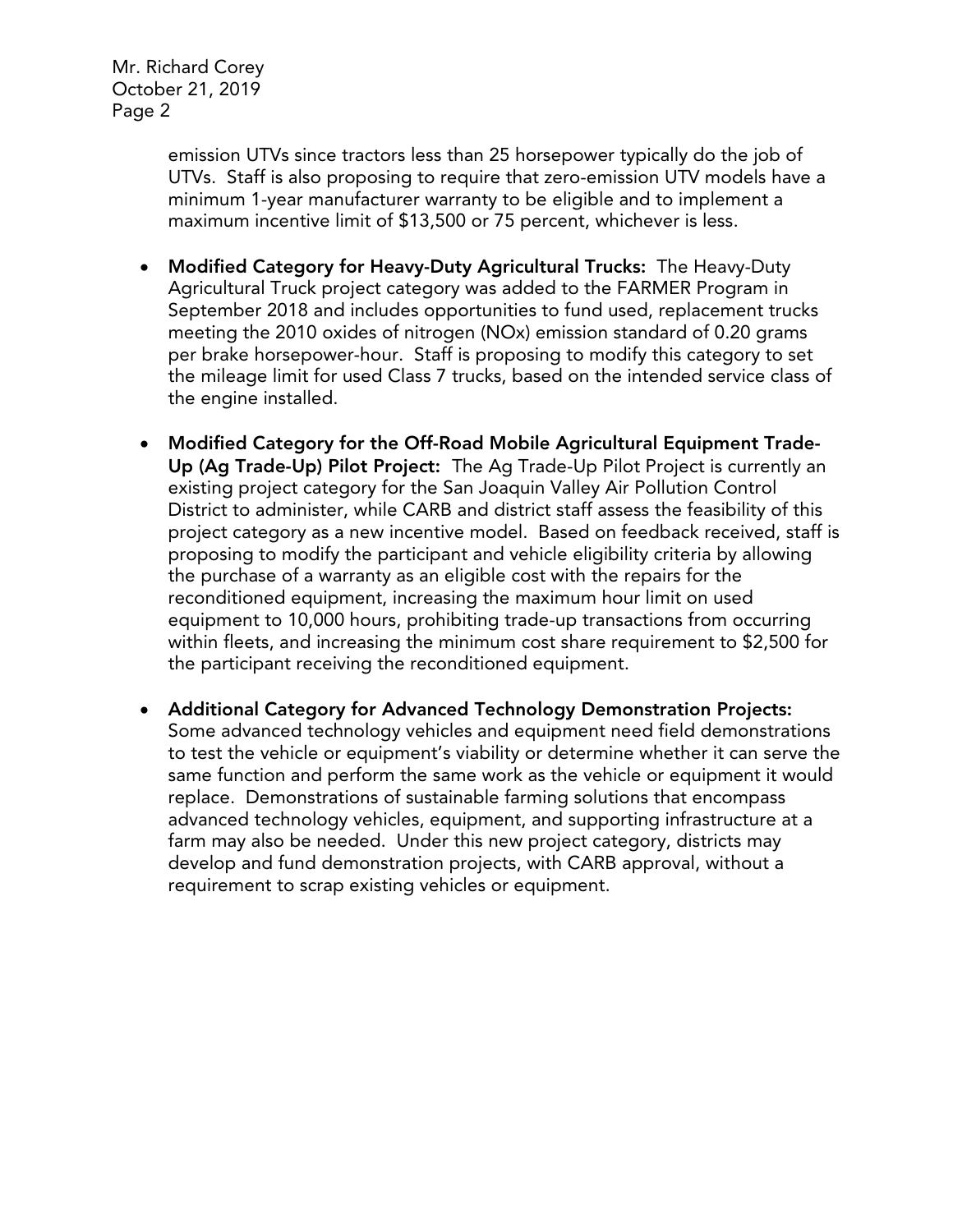Richard Corey October 21, 2019 Page 3

Upon your approval of these project categories, staff will post the attached document on the FARMER Program website and districts will be able to begin funding these additional or modified project categories immediately. If you concur with these recommendations, please sign below and return to me.

Signature of Richard W. Corey

 $10272772019$ Date

Executive Officer

Attachment

cc: Erin Uchida Staff Air Pollution Specialist Mobile Source Control Division

> Evan Powers Air Pollution Specialist Mobile Source Control Division

> Kersey Manliclic Air Pollution Specialist Mobile Source Control Division

> > $\sim 10$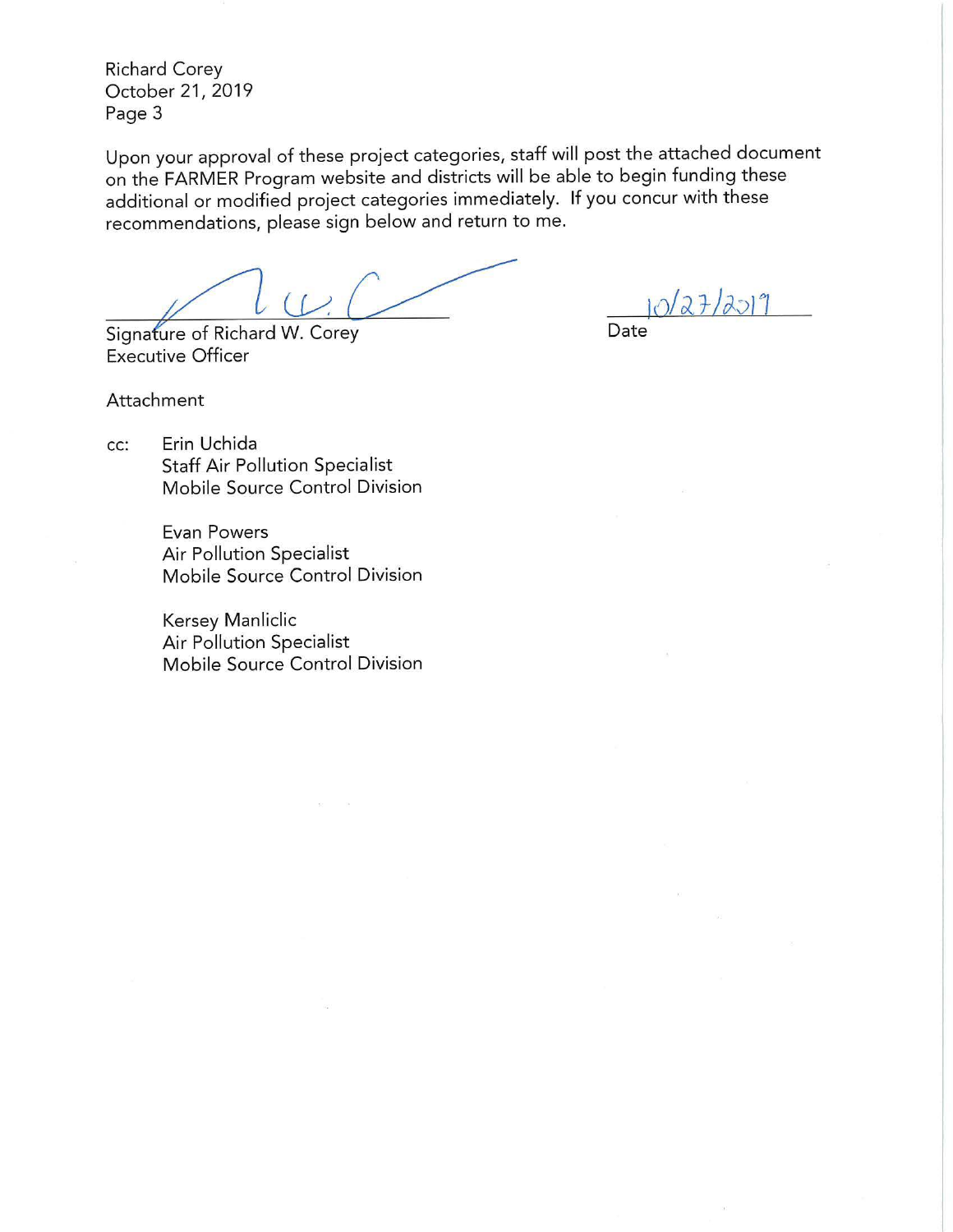# Funding Agricultural Replacement Measures for Emission Reductions (FARMER) Program Modified and Additional Project Categories October 2019

The modified and additional project category requirements described below summarizes the original project categories requirements from the FARMER Program Guidelines approved by the Board March 22, 2018 and the September 24, 2018 memo approved by the California Air Resources Board's (CARB) Executive Officer, and includes any additional changes to those project categories.

Districts may choose to require more stringent administrative procedures in implementing their local program. The modified and additional project category criteria described below must be used for projects funded with fiscal year 2019-20 FARMER Program funds and subsequent years' funds. For projects funded using fiscal year 2017-18 and fiscal year 2018-19 funds, an air district may use either the criteria in the FARMER Program Guidelines approved by the Board March 22, 2018, the criteria in the September 24, 2018 FARMER Program memo, or the criteria below. When a district begins using the project category criteria below, it must continue to apply this criteria to all subsequently funded projects in that project category.

# 1. Modified Zero-Emission Agricultural Utility Terrain Vehicles (UTV) Project **Category**

The Zero-Emission Agricultural UTV project category was added to the FARMER Program to encourage and accelerate the use of off-road, zero-emission UTVs used in agricultural operations by providing rebates for the purchase of new zero-emission vehicles. The existing project category requires that a conventionally-fueled (e.g., gasoline or diesel) UTV is scrapped in exchange for an incentive for a zero-emission model. However, there are not currently any funding opportunities to replace internal combustion engine-powered tractors with less than 25 horsepower within the FARMER Program. Additionally, under the existing project category, there is no upper limit for the incentive amount and the replacement zero-emission UTV is required to have a manufacturer warranty, but the minimum warranty period is not specified.

Under this modified Zero-Emission Agricultural UTV project category, tractors less than 25 horsepower are eligible to be replaced with zero-emission UTVs, zero-emission UTV models must have a minimum 1-year manufacturer warranty to be eligible, and the maximum incentive amount is capped at \$13,500 or 75 percent of the eligible costs for the new, zero-emission UTV, whichever is less.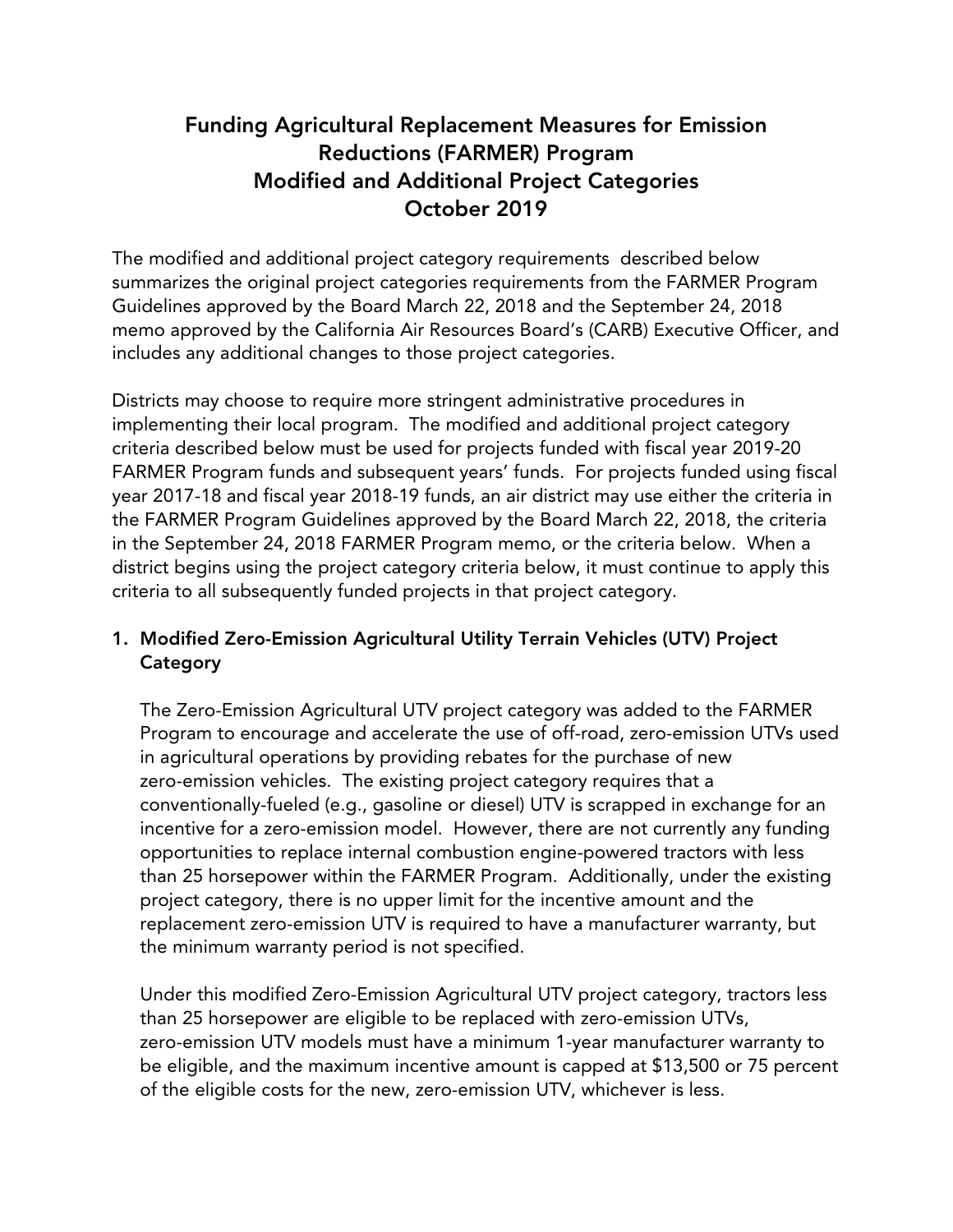#### Eligible Vehicles

To be eligible for the Zero-Emission Agricultural UTV project category, the replacement UTV model must meet the following criteria:

- New: The vehicle must be a new vehicle, as defined in the California Vehicle Code Section 430, meaning a vehicle constructed entirely from new parts that has never been the subject of a retail sale, or registered with the department, or registered with the appropriate agency or authority of any other state, District of Columbia, territory, or possession of the United States, or foreign State, province, or country.
- Zero-Emission: The vehicle must emit zero tailpipe emissions from its onboard source of power (such as all-electric or hydrogen fuel cell vehicles), and may not undergo any modification that would allow propulsion by any other means.
- Vehicle Specifications and Performance Thresholds: Eligible UTVs must have a towing capacity of 500 pounds or greater and a total vehicle weight of 700 pounds or greater.
- Warranty Provisions: The vehicle drivetrain, including applicable energy storage tanks or battery packs, must be covered by a manufacturer warranty for a minimum of 1 year. Prior to approving a project, CARB or the District may request that the manufacturer provide copies of representative vehicle and battery warranties and a description of the manufacturer's plans to provide warranty and routine vehicle service.

#### Maximum Eligible Funding Amounts

The FARMER Program provides up to \$13,500 or 75 percent of the eligible costs for a new, zero-emission agricultural UTV, whichever is less. If the UTV has an extended warranty option, the extended warranty may be included as an eligible cost.

## Participant Requirements

To receive funding for the purchase of a new, zero-emission agricultural UTV, the vehicle purchaser is required to:

- Be an individual, business, non-profit, or government entity that can show proof of California residency or proof that the agricultural operation for which the UTV would be used occurs in California;
- Self-certify that the UTV would be used exclusively for California agricultural operations;
- Enter into a contractual agreement with the District for a minimum of 3 years;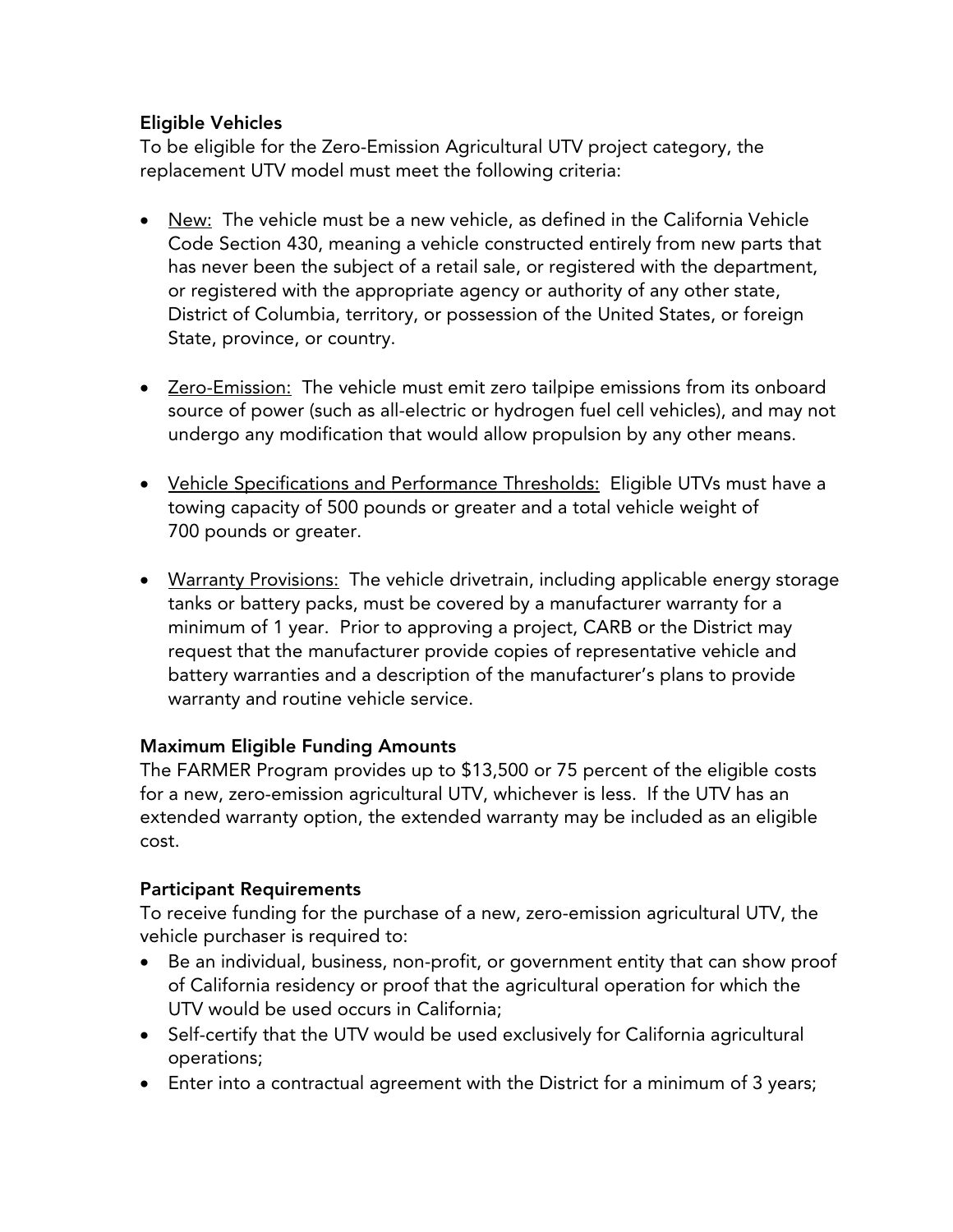- Keep the vehicle and meet all applicable project requirements for the duration of the contract;
- Provide the District with past maintenance records and/or service history on the UTV or tractor with less than 25 horsepower that would be replaced with a new zero-emission UTV;
- Surrender the used UTV or tractor with less than 25 horsepower, as identified in the pre-inspection, to be permanently destroyed by a District-approved dismantler;
- Not purchase, make payments toward, and/or take possession of the new UTV prior to receiving a fully executed contract from the District;
- Not make or allow any modifications to the vehicle systems, including motor and other hardware, the addition of auxiliary power sources, or changes to the software calibrations;
- Commit that any emission reductions generated by the purchased UTV will not be used as marketable emission reduction credits, to offset any emission reduction obligation of any person or entity, or to generate a compliance extension or extra credit for determining regulatory compliance;
- Be available for follow-up inspection(s), if requested by the District, CARB, or CARB's designee for the purposes of project oversight and accountability; and
- Install and maintain an operational hour meter on the new UTV and submit annual reports to the District that includes the hours of operation on the new zero-emission UTV and any other pertinent information requested by the District for the duration of the project life.
	- o If during the project life, the hour meter fails for any reason, the hour meter must be repaired or replaced as soon as possible at the owner's expense.

## Optional Zero-Emission Agricultural UTV Administrative Process

Districts also have the option to utilize the following administrative process in order to streamline implementation of this project category:

- The participant submits a completed application to their air district, using the application provided by the air district.
- Upon approval of the application package, the District issues a voucher and contracts with the participant.
- The participant purchases the new, eligible zero-emission UTV.
- The participant has the old UTV or tractor scrapped, destroyed, or otherwise rendered permanently inoperable by a District-approved dismantler. The participant must comply with all applicable scrap requirements within the FARMER Program Guidelines.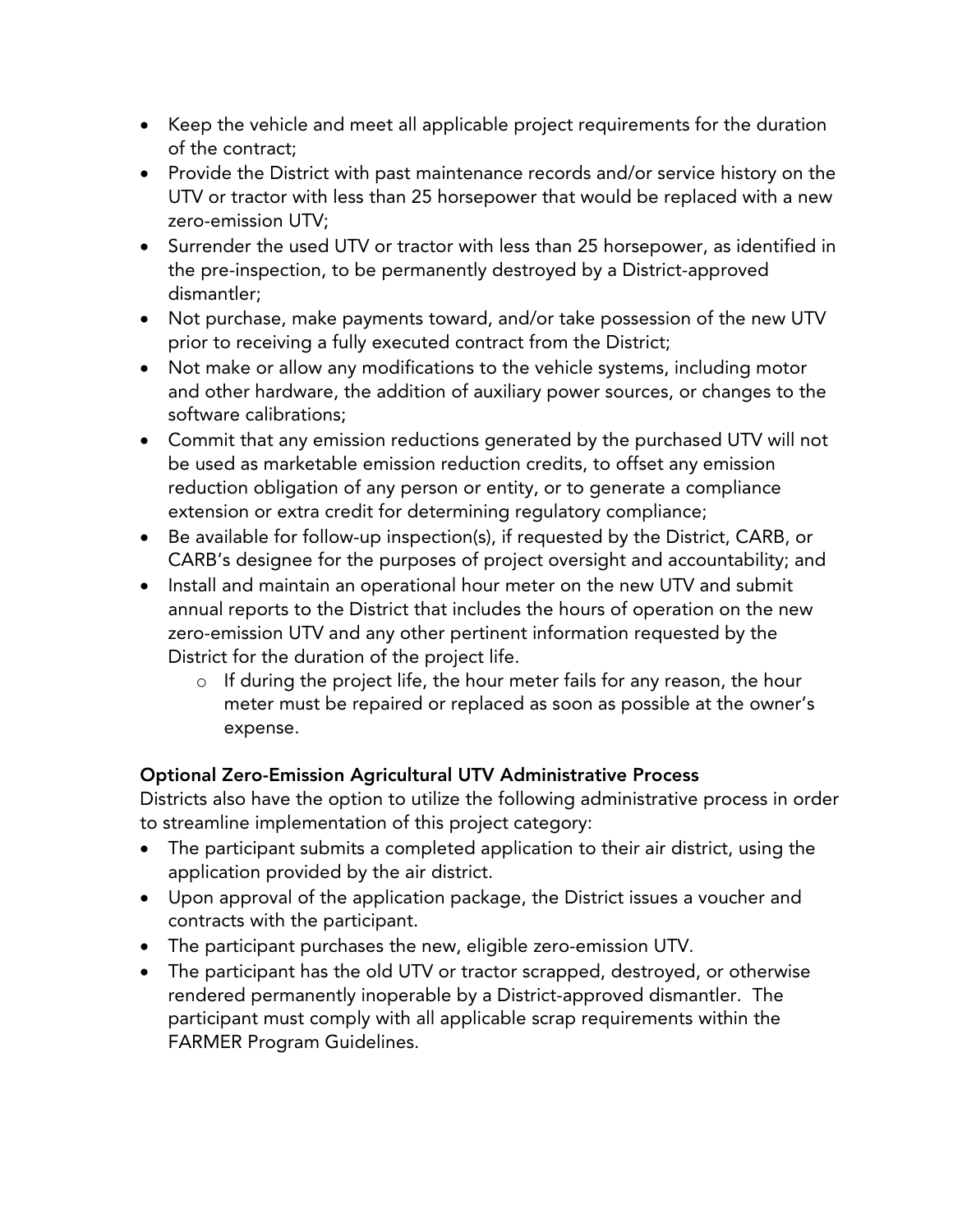- The participant may then submit a claim to the District for payment along with the following documentation:
	- o Signed voucher;
	- o Signed Certificate of Destruction from the dismantler, or other documentation confirming that the old UTV was rendered permanently inoperable;
	- o Invoice for the new equipment purchase from the dealership;
	- o Proof of payment for the new UTV; and
	- o Photo of the new UTV.
- Upon submittal and approval of the complete payment claim package, the District may then issue a payment check to the participant.

# 2. Modified Heavy-Duty Agricultural Truck Project Category

Heavy-duty trucks (Class 4 - 8) are eligible under the existing FARMER Program Guidelines, but because of the seasonal nature of the agricultural industry, agricultural trucks do not accrue many miles, therefore, limiting funding amounts for these trucks under traditional incentive funding mechanisms. Additionally, many specialized agricultural trucks are more expensive due to the specialized equipment they contain, further reducing the incremental funding levels they may receive through other incentive programs.

CARB staff worked with air districts, industry representatives, and other stakeholders to develop a category to support the replacement of heavy-duty trucks used in agricultural operations, including incentives for used trucks, which was added to the FARMER Program in September 2018. The modified criteria below sets the mileage limit for Class 7 trucks, based on the intended service class of the engine installed.

# Eligible Vehicles

- All replacement trucks must:
	- o Meet the 2010 NOx emission standards of 0.20 grams per brake horsepower-hour (g/bhp-hr) or cleaner;
	- o Be purchased from a dealership no private party transactions are permitted; and
	- o Have a gross vehicle weight rating (GVWR) of 14,001 pounds or greater.
- New, replacement trucks are subject to the warranty requirements in the 2017 Carl Moyer Program Guidelines.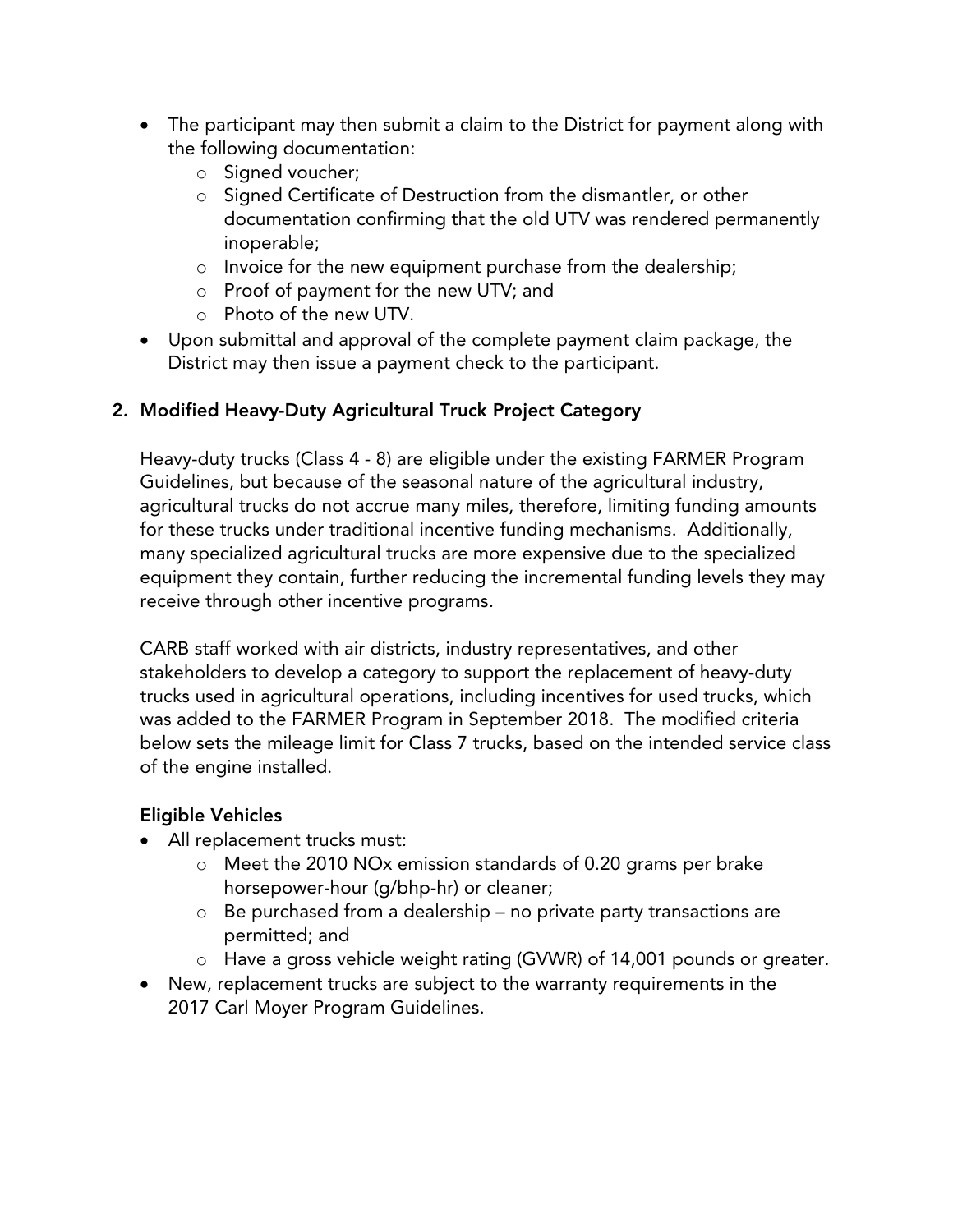- Used, replacement trucks must have less than the miles indicated below on the odometer:
	- o Class 8 trucks (GVWR of 33,001 pounds or greater) and Class 7 trucks (GVWR of 26,001 to 33,000 pounds) with heavy heavy-duty (HHD) engines<sup>1</sup> must have less than 650,000 miles;
	- o Class 7 trucks (GVWR of 26,001 to 33,000 pounds) with medium heavy-duty (MHD) engines must have less than 350,000 miles; and
	- o Class 4-6 trucks (GVWR of 14,001 to 26,000 pounds) must have less than 25,000 miles.

## Maximum Eligible Funding Amounts

The FARMER Program provides up to 65 percent of the purchase price of an eligible replacement truck, including used trucks. Upgrades to new trucks that add to the cost of the truck may be eligible for funding upon determination of the air district. Otherwise, FARMER Program funding may only be used to fund the "base model" that will serve the same function as the older truck.

## Participant Requirements

- Trucks must currently be in compliance with CARB's Truck and Bus Regulation under one of the following provisions:
	- o Agricultural Vehicle Extension;
	- o Low-Use Exemption;
	- o Specialty Agricultural Vehicle Extension; or
	- o Engine Model Year Schedule and the truck must operate as an "agricultural vehicle" as defined in the Truck and Bus Regulation.
- Current trucks must have a gross vehicle weight rating (GVWR) of 14,001 pounds or greater.
- Participants must maintain ownership of the replacement truck for 3 years.
	- o If, during the life of the contract, the participant wishes to sell the replacement truck, the administering air district must approve the truck ownership change prior to its sale. The new owner must be willing to assume program obligations with the air district and comply with the terms and conditions outlined in the FARMER Program Guidelines.
- Participants must meet all applicable requirements for heavy-duty trucks in the FARMER Program Guidelines, 2017 Carl Moyer Program Guidelines and any future approved Guidelines, and current and future Program Advisories and Mail-Outs.

<span id="page-7-0"></span><sup>&</sup>lt;sup>1</sup> Engines used in heavy-duty vehicles are divided into additional service classes by GVWR. HHD engines are intended for use in vehicles greater than 33,000 pounds and MHD engines are intended for use in vehicles between 14,000 and 33,000 pounds.  $\overline{\phantom{a}}$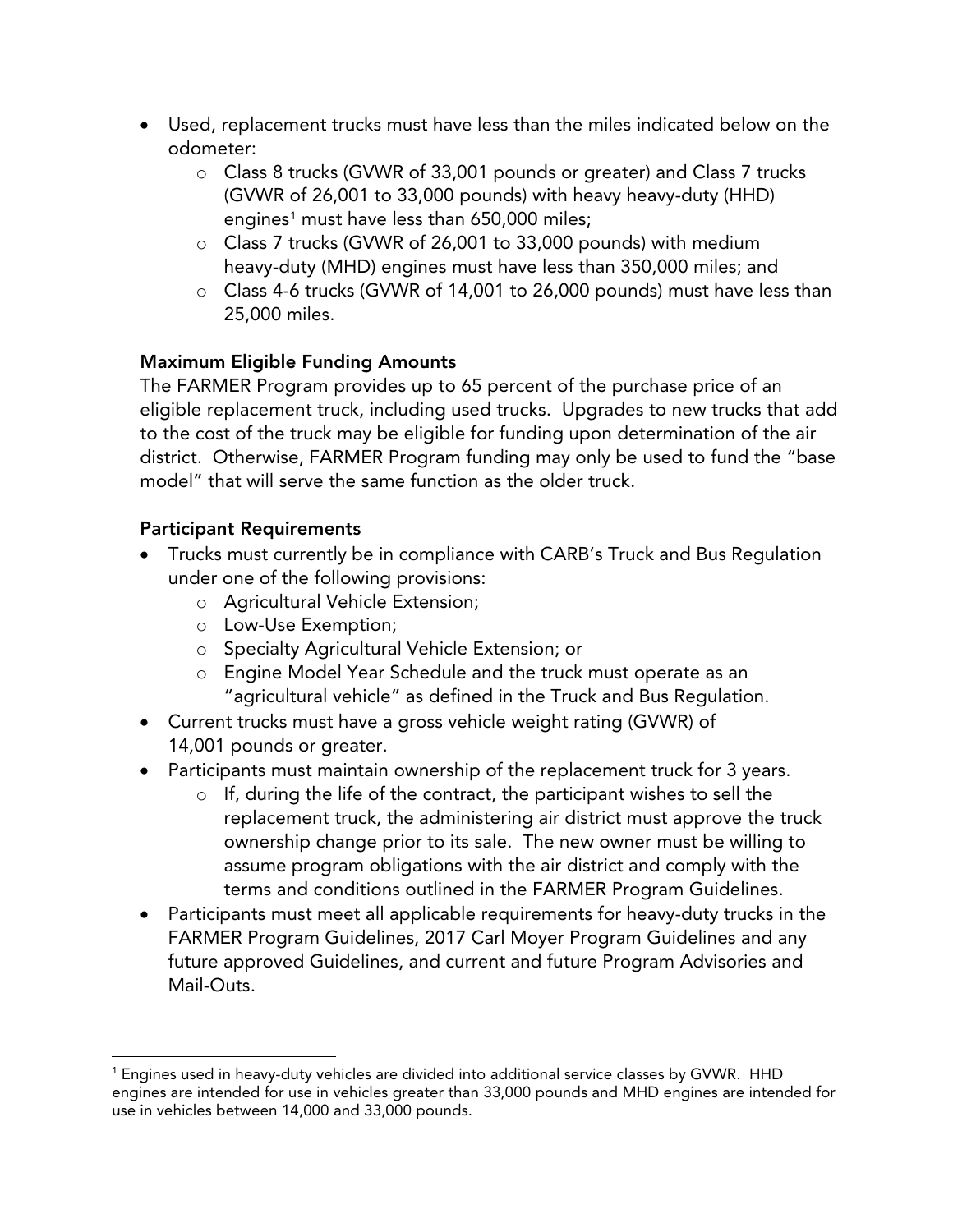Districts with board-approved Truck Trade-Up Programs may also utilize FARMER Program funding on trade-up transactions involving agricultural trucks after receiving CARB approval of the District's Truck Trade-Up Program criteria.

## 3. Modified Off-Road Mobile Agricultural Equipment Trade-Up (Ag Trade-Up) Pilot Project Category

The Ag Trade-Up Pilot Project is an eligible project category for the San Joaquin Valley Air Pollution Control District to administer. The Ag Trade-Up Pilot Project provides CARB an opportunity to continue evaluating the feasibility of a new incentive model, intended for owners of high-emitting, off-road mobile agricultural equipment that are not well served by existing incentive programs. Owners of small and mid-sized farms may not have accessed incentive funds in the past due to low equipment usage or the inability to purchase new equipment, even with assistance from other incentive programs. This project category provides an excellent opportunity for these farmers to affordably upgrade their older mobile agricultural equipment.

The trade-up concept is a two-step transaction in which the owner of uncontrolled (Tier 0) or Tier 1 equipment to scrap that equipment in exchange for a previously used and reconditioned piece of cleaner diesel equipment (Tier 2 or Tier 3), at little out-of-pocket cost. The used equipment comes from another owner who relinquishes the equipment in exchange for an incentive to purchase new agricultural equipment with the cleanest engine technology available (Tier 4 Interim or Tier 4 Final).

The San Joaquin Valley Air Pollution Control District has been administering this pilot project since June 2016 and is working with CARB to assess this new incentive model in a San Joaquin Valley-wide scale. Based on recommendations from the San Joaquin Valley Air Pollution Control District, industry representatives, and other stakeholders, staff developed the modified criteria below.

Under the modified Trade-Up criteria, the purchase of a warranty may be included as an eligible cost with the repairs, the maximum hour limit on the used equipment is increased to expand potential equipment eligibility, trade-up transactions are prohibited from occurring within a fleet, and the minimum cost-share requirement is increased from \$850 to \$2,500 for the participant receiving the used, reconditioned equipment.

Other districts may also implement this project category upon CARB approval of their policy and procedures manual for this category.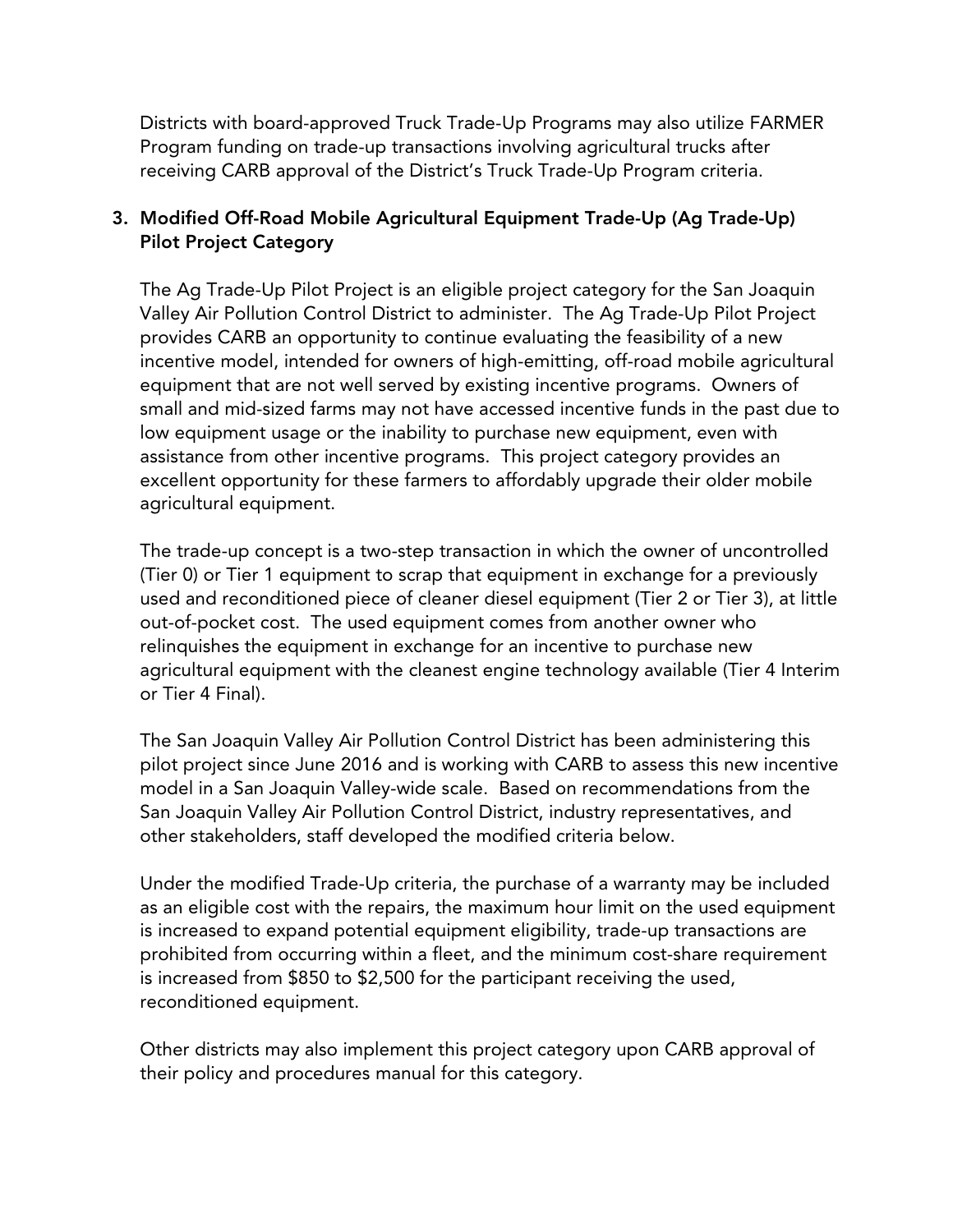# Eligible Vehicles

- The new Tier 4 equipment purchased in part with incentive funding must:
	- o Be Tier 4 mobile, self-propelled off-road agricultural equipment with a diesel-powered engine greater than or equal to 25 horsepower.
		- The certification emission standard and/or Tier designation for the engine must be determined from the CARB Executive Order issued for that engine.
	- o Not have been previously owned and be designated as new by the dealer at the time of purchase. Used equipment are not eligible for funding as replacement equipment.
	- o Equipment that served as rentals, were previously leased, or were floor/demonstration models may be eligible on a case-by-case basis determined by the District staff prior to funding. Documentation from the dealer may be required.
	- o Have an operating hour meter to record annual usage in hours.
- The Tier 2/Tier 3 equipment to be reconditioned for trade-up must:
	- o Be Tier 2 or Tier 3 mobile, self-propelled off-road agricultural equipment with a diesel-powered engine greater than or equal to 25 horsepower.
	- o Have less than 10,000 hours on the hour meter.
	- o Include maintenance records kept by the owner to ensure the equipment is operable and able to be used for the duration of the project life, as stated in the contract.
	- o Be in good operating condition, meet Occupational Safety and Health Administration (OSHA) requirements, and pass the eligibility evaluation conducted by the District or its subcontractor.
	- o Not be part of the same fleet as the high-emitting equipment.
- The old, high-emitting equipment to be scrapped must:
	- o Be uncontrolled (Tier 0) or Tier 1 mobile, self-propelled off-road agricultural equipment with a diesel-powered engine greater than or equal to 25 horsepower.
	- o Have been owned and operated in California for the previous 2 years and must currently be in operating condition.
		- **•** Operating condition will be verified through an inspection process conducted by District staff or its subcontractor.
		- **If selected for funding, the beneficiary may be required to submit** documentation demonstrating that the Tier 0 or Tier 1 equipment has been in operational condition for the previous year.
	- o Not be part of the same fleet as the Tier 2 or 3 equipment to be reconditioned.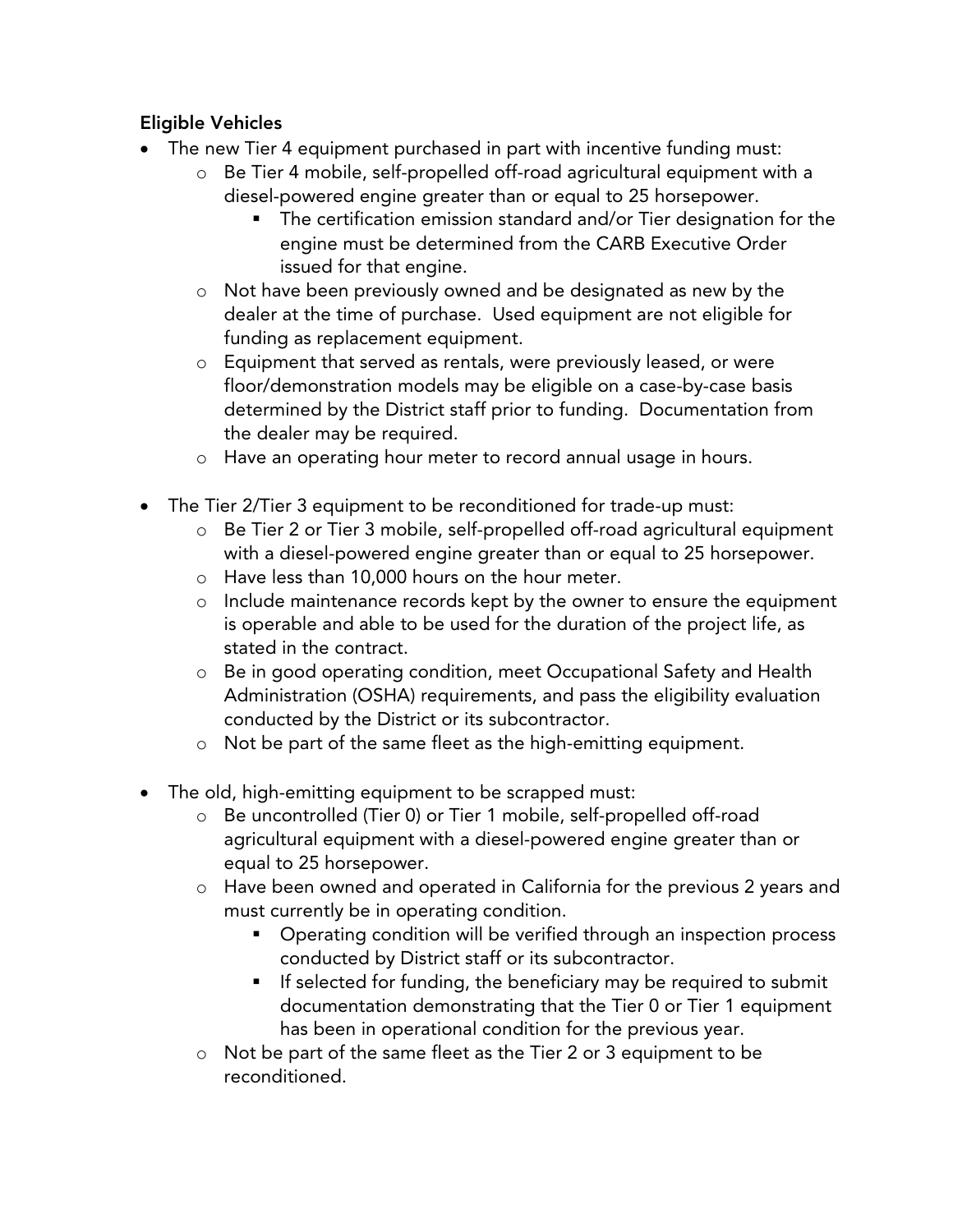#### Maximum Eligible Funding Amounts

The FARMER Program provides:

- Up to 80 percent of the cost of the new Tier 4 replacement equipment;
- Up to \$6,000 for warranty and repairs for Tier 2 or Tier 3 equipment; and
- Up to \$1,500 for transportation and assessment of the Tier 2 or Tier 3 equipment.

Participants must provide:

- At least 20 percent of the cost of the Tier 4 replacement equipment and cash or financed loans may be used to fulfill this match requirement.
- \$2,500 for warranty and repair costs for the reconditioned Tier 2 or Tier 3 equipment, based on the maximum allowable warranty and repair cost of \$8,500.
	- o If warranty and repair costs exceed \$8,500, participants are responsible for covering any additional repair costs.

#### Participant Requirements

Participants receiving the Tier 4 replacement equipment must:

- Enter into a contractual agreement with the District;
- Provide the District with past maintenance records and/or service history on the Tier 2 or Tier 3 equipment;
- Not purchase, make payments toward, and/or take possession of the new equipment prior to receiving a fully executed contract from the District;
- Agree to a project life (time period in which the applicant is required to own, operate, and maintain the equipment) of no less than 10 years from the date in which the new equipment is received;
- Remain the owner of the new equipment throughout the full term of the agreement;
- Maintain the replacement equipment in accordance with manufacturer specifications;
- Maintain replacement value insurance for the replacement equipment through the full term of the agreement;
- Operate 100% of the replacement equipment's annual hours within the District boundaries;
- Purchase a minimum of a one-year or a 1,600-hour power and drivetrain warranty for the replacement equipment. The warranty must cover parts and labor; and
- Install and maintain an operational hour meter on the new equipment.
	- o If, during the project life, the hour meter fails for any reason, the hour meter must be repaired or replaced as soon as possible at the owner's expense.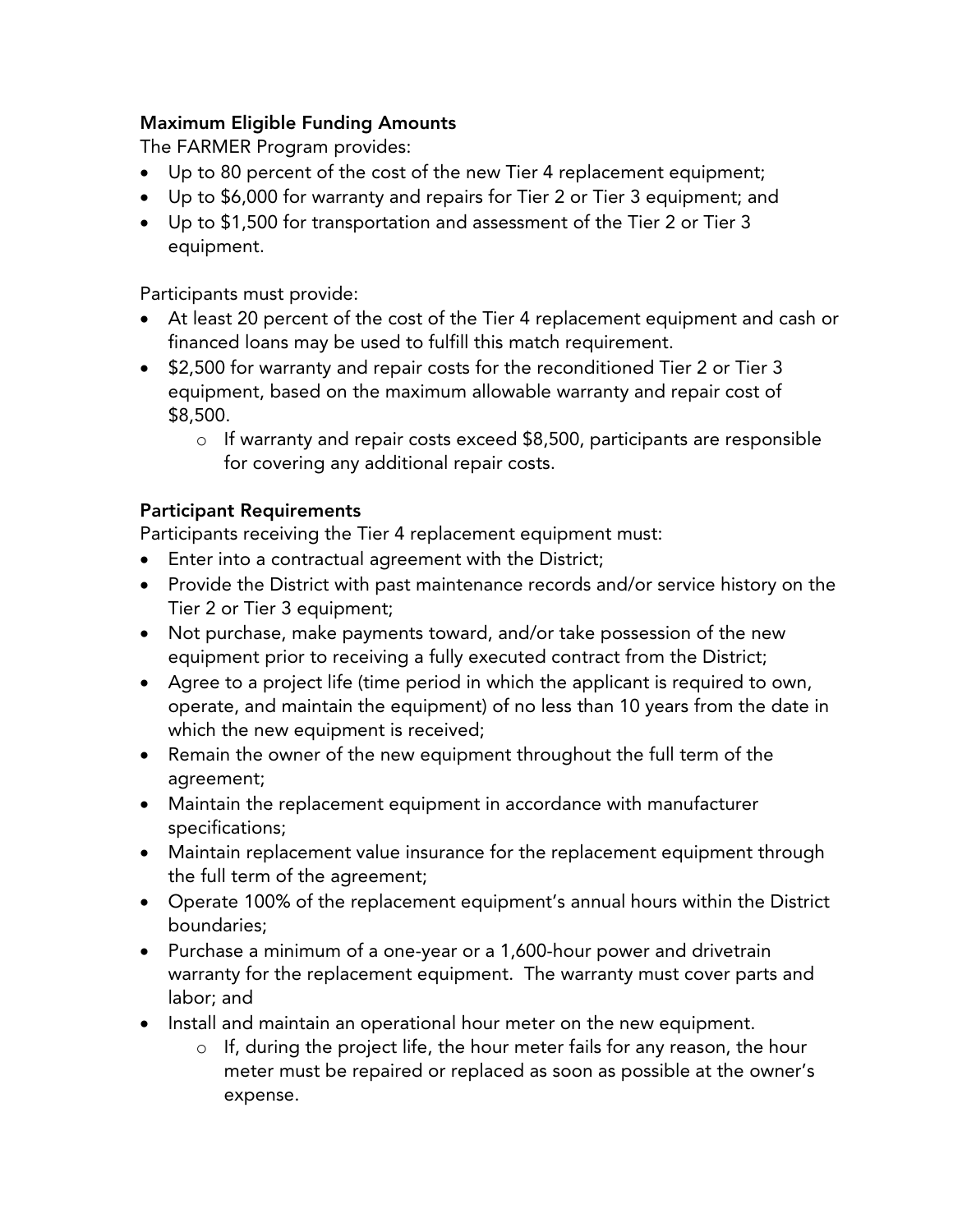Participants receiving the reconditioned Tier 2 or Tier 3 equipment must:

- Enter into a contractual agreement with the District;
- Not take possession of the Tier 2 or Tier 3 equipment prior to receiving a fully executed contract from the District;
- Agree to a project life of no less than 3 years and up to 10 years from the date in which the Tier 2 or Tier 3 equipment is received;
- Remain the owner of the reconditioned equipment throughout the full term of the agreement;
- Maintain the Tier 2 or Tier 3 equipment in accordance with manufacturer specifications;
- Maintain replacement value insurance for the Tier 2 or Tier 3 equipment through the full term of the agreement;
- Operate 100% of the Tier 2 or Tier 3 equipment's annual hours within the District boundaries;
- Surrender the Tier 0 or Tier 1 equipment, as identified in the pre-inspection, to the District's subcontractor to be permanently destroyed by a District-approved dismantler;
- Agree to not receive money for the scrap value of the Tier 0 or Tier 1 equipment;
- Submit annual reports to the District that includes information on the Tier 2 or Tier 3 equipment's hours of operation, maintenance, and any other pertinent information requested by the District on a form provided by the District for the duration of the project life; and
- Release the previous owner of the Tier 2 or Tier 3 equipment and the District of any and all liability that could foreseeably arise as a result of the agreement.

In addition to the requirements described above, projects funded under the Off-Road Mobile Agricultural Equipment Trade-Up Pilot Project must meet all reporting and recordkeeping requirements described in the FARMER Program Guidelines, the 2017 Carl Moyer Program Guidelines and any future approved Guidelines, and current and future Program Advisories and Mail-Outs.

## 4. New Advanced Technology Demonstration Project Category

Advanced technology vehicles and equipment used in agricultural operations are currently eligible for FARMER Program funding on a case-by-case basis under the Carl Moyer Program-eligible project category when an existing vehicle or equipment is scrapped in exchange. However, some advanced technology vehicles and equipment need additional field demonstrations to test the vehicle or equipment's viability or determine whether it can serve the same function and perform the same work as the vehicle or equipment it would replace.